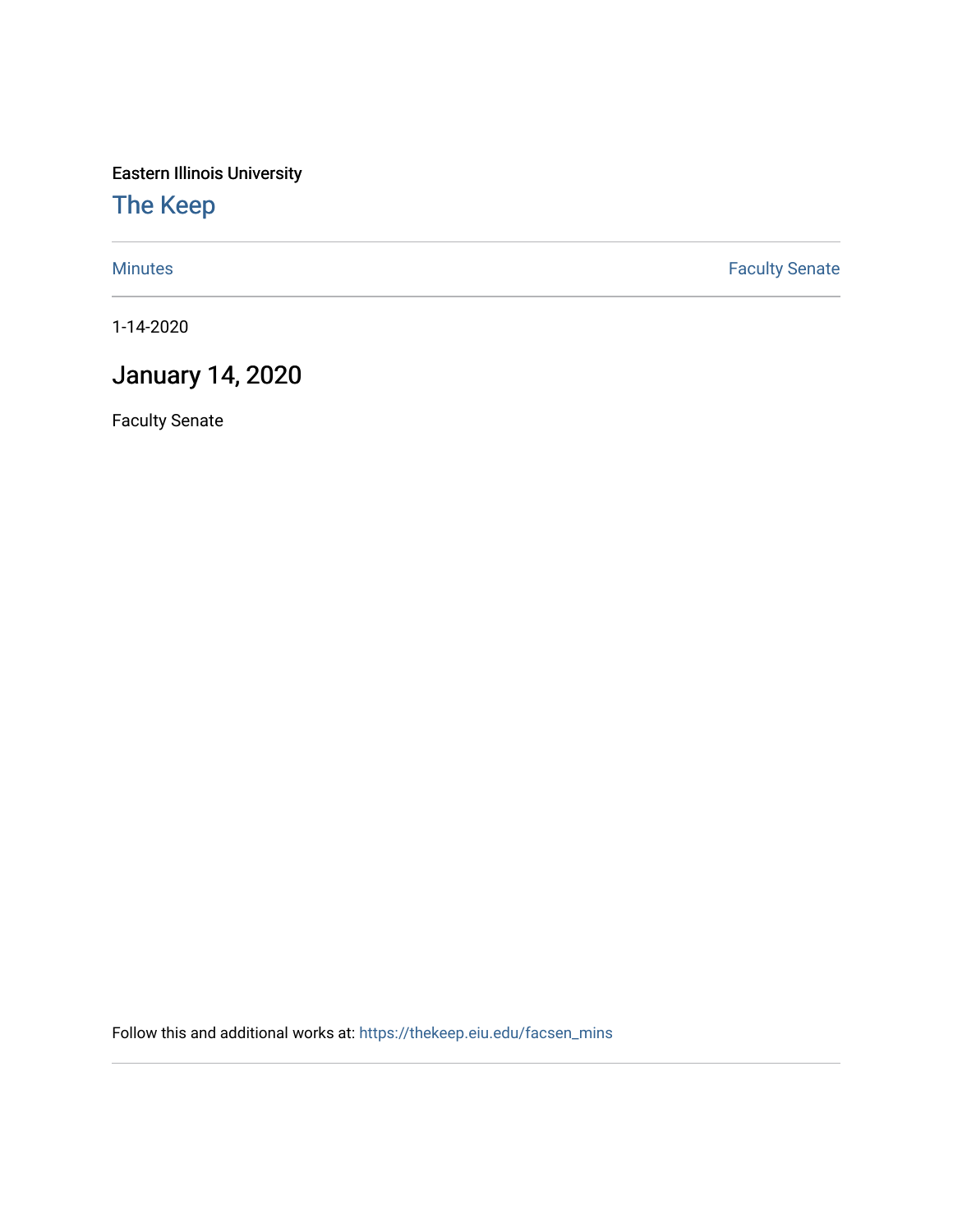

*the minutes summarize the proceeding, and do not constitute a verbatim transcript*

I. Call to Order

- Chair of Faculty Senate, C.C. Wharram, called the meeting to order at 2:00 pm
- Senators in attendance: VanGunten, Barnard, Chahyadi, Holly, Hugo, Stowell, Wharram, Brantley, Gosse, White, Eckert, Scher, Khamisani, N. Shaw, Scher
- Guests: JJ Bullock (DEN reporter); University General Counsel L. McLaughlin
- Visiting Speaker: University General Counsel Laura McLaughlin
	- o McLaughlin: Considering developing University Code of Conduct in light of recent instance of unprofessional behavior (FERPA violation). Surprisingly, we don't have one. [hands out] draft of CoC. "Borrowed" from UIUC. Seeking comments and feedback *Discussion*
		- N. Shaw: how do you want feedback?
		- McLaughlin: email me. And please share.
		- Brantley: some might be concerned about infringement on intellectual/academic freedom. Would suggest addition of statement of support on this matter.
		- McLaughlin: (agree)
		- Barnard: how does this connect to disciplinary action?
		- McLaughlin: the CoC is just defining acceptable behavior
		- Stowell: do students fall under this?
		- McLaughlin: they have own student standards
		- Wharram: unless they have access to student records [FERPA]
		- **Brantley:** (e.g.) they (also) have access to (sensitive) library records
		- McLaughlin: grievances, disciplinary procedures (handled through) contract
		- Gosse: (expecting) accompanying policy to report violations?
		- McLaughlin: there would be an IGP; reporting would go through chair/supervisor
		- McLaughlin: (to Senate): send emailed comments to me by end of February. Will send IGP out once the CoC is finalized.

McLaughlin departs 2:12 pm.

II. Approval of Minutes.

• Motion (Barnard/N. Shaw), carried unanimously

III. Committee Reports

- Executive
	- o Wharram: haven't met yet. Please attend Dean searches (CLAS, COE) and QIP forum
	- o Stowell: need to talk to the President about Rec. center fee for faculty [previous meeting]
- CUPB
	- o Barnard: textbook rental running small deficit; Union a deficit of \$400k; minimum wage increases will mostly affect Housing and Dining and students working for Depts. *Discussion*
		- Scher: when will textbook rental building be paid for?
		- Stowell: (not sure) few years?
		- Wharram: we need to schedule time to talk about textbook rental. Maybe a faculty forum?